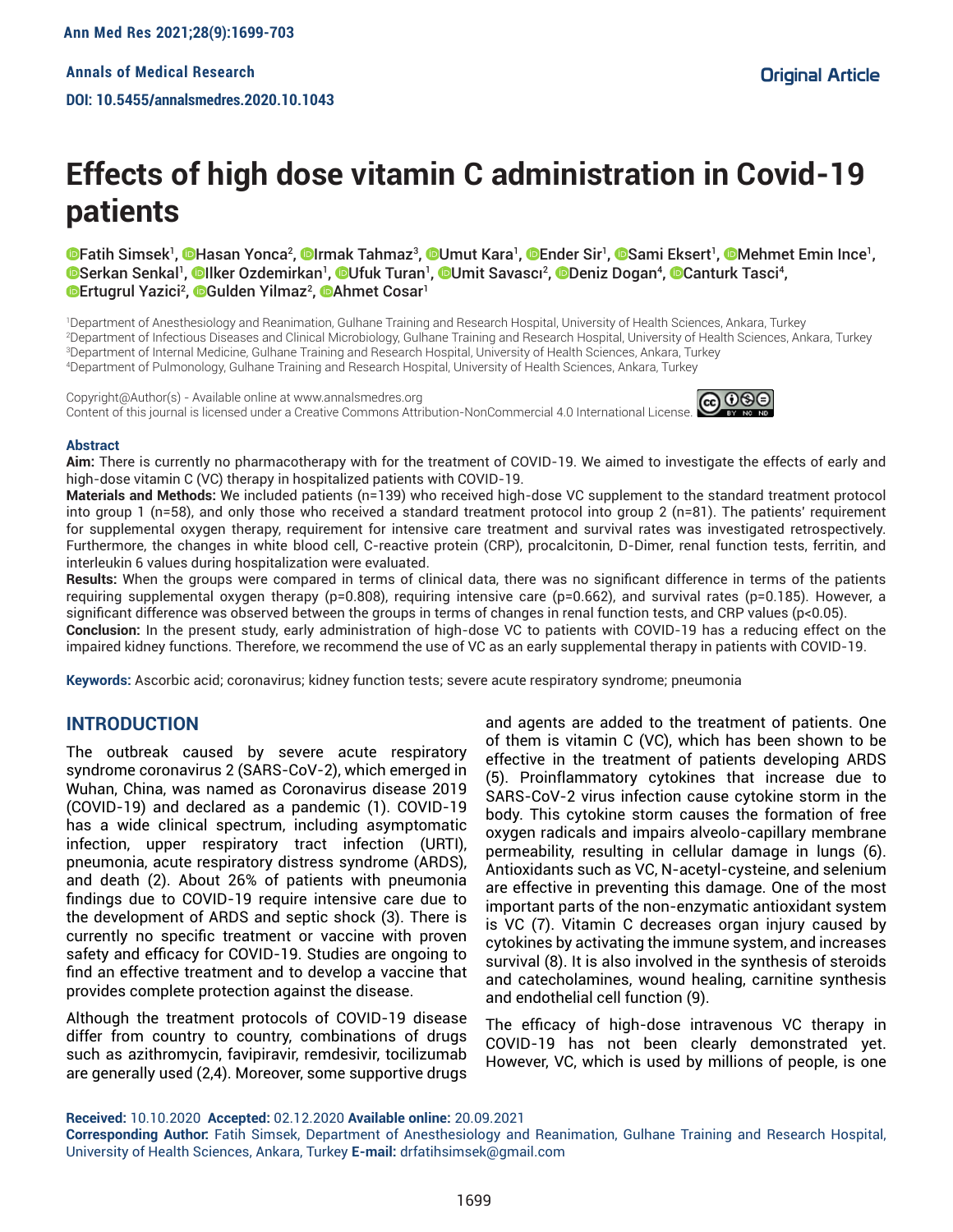of the supplements that can be primarily considered in the treatment of COVID-19 disease since it is cost-effective and has a perfect side effect profile (8).

This study aimed to investigate the effects of early and high-dose supplemental VC therapy in hospitalized patients with COVID-19 diagnosis.

# **MATERIALS and METHODS**

Ethics Approval (No. 2020/106) was obtained from the local ethics committee of our hospital. The files of the patients who received inpatient treatment with the diagnosis of COVID-19 between March and May 2020 were reviewed retrospectively. The study included patients between the ages of 18–99 years who were diagnosed with COVID-19 by an infectious diseases specialist through polymerasechain-reaction (PCR) and high-resolution computed tomography (HRCT). In our hospital, patients diagnosed with COVID-19 are treated with the combination of hydroxychloroquine - azithromycin - favipiravir as the standard treatment protocol. However, high-dose intravascular VC therapy was administered to patients hospitalized before April 20 in addition to the standard treatment protocol. After April 20, VC was excluded from the treatment protocol to reduce the drug burden considering the possible negative effects of high-dose VC on kidney functions. The patients were divided into two groups as Group 1 including patients who received highdose VC in addition to the standard treatment protocol and Group 2 including patients who only received the standard treatment protocol. The demographic data of the patients including age, gender, weight, height, body mass index (BMI) were analyzed. Length of hospital stay, requirement for supplemental oxygen therapy, requirement for intensive care therapy, and survival rates were compared as well. Furthermore, the changes in white blood cell (WBC), C-reactive protein (CRP), procalcitonin (PCT), D-Dimer, urea, creatinine, ferritin, and interleukin 6 (IL-6) values during hospitalization were evaluated.

Hydroxychloroquine 2x200 mg following a loading dose of 2x400 mg, azithromycin 1x250 mg following a loading dose of 1x500 mg, and favipiravir 2x600 mg following a loading dose of 2x1600 mg were administered to patients in Group 2 for five days. Intravenous VC therapy was administered to the patients in Group 1 at a dose of 25 g/day for seven days in addition to these drugs. Kidney function test values were followed to monitor the negative effect of high-dose VC administration on kidneys and electrolytes. VC therapy was discontinued in the patients whose kidney functions were found to be impaired.

#### **Statistical Analysis**

Statistical analysis of all data was performed using SPSS version 25.0 software (Statistical Package for Social Sciences Inc; Chicago, IL, USA). The Kolmogorov-Smirnov test was used to determine normality of continuous data. Normally distributed continuous data were expressed as mean ± standard deviation. The independent-samples t-test was used to compare continuous data in independent groups. Discrete data were expressed as number and percentage. The chi-square test was used to compare discrete data in independent groups. Fischer's exact test was used in cases where the expected cell count was more than 20% of the total cell count, whereas Pearson Chi-Square test was used in cases where the expected cell count was less than 20% of the total cell count. In the intragroup comparison of continuous parameters measured at different times, the Paired Samples t-test and Wilcoxon test were used for normally distributed and non-normally distributed parameters, respectively. A p-value of <0.005 was considered statistically significant.

## **RESULTS**

The data of 139 patients treated for COVID-19 in our hospital between March and May were retrospectively analyzed. While 58 patients (group 1) were treated with the standard treatment protocol + VC therapy, 81 patients (group 2) were treated with the standard treatment protocol only. Table 1 and Table 2 present the demographic data (e.g. age, height, weight, gender) of the patients in group 1 and group 2, length of hospital stay, presence of comorbidities, and data on the presence of HRCT findings. When the demographic data were evaluated, there was a statistically significant difference between groups in terms of weight (p=0.001), BMI (p=0.007) and gender (p=0.038), while there was no significant difference in terms of height, and age (Table 1, Table 2).

| Table 1. Comparison of demographic data and length of hospital stay<br>by groups (mean ± SD) |                                                     |                   |       |  |
|----------------------------------------------------------------------------------------------|-----------------------------------------------------|-------------------|-------|--|
|                                                                                              | Group 1<br>Group <sub>2</sub><br>$n=58$<br>$n = 81$ |                   | p*    |  |
| Age (year)                                                                                   | $56.53 \pm 18.77$                                   | $62.20 \pm 15.72$ | 0.056 |  |
| Height (cm)                                                                                  | $167.46 \pm 8$                                      | $169.19 \pm 6.74$ | 0.172 |  |
| <b>Weight (kg)</b>                                                                           | $75.02 \pm 9.62$                                    | $80.91 + 10.34$   | 0.001 |  |
| BMI $(kg/m2)$                                                                                | $26.77 \pm 3.20$                                    | $28.22 + 2.82$    | 0.007 |  |
| Length of hospital stay (day)                                                                | $12.95 \pm 7.74$                                    | $13.44 \pm 6.03$  | 0.678 |  |
| the contract of the contract of the                                                          |                                                     |                   |       |  |

 **\*Independent sample T test**

| Table 2. Comparison of demographic and clinical data by groups |                   |      |                     |      |                |
|----------------------------------------------------------------|-------------------|------|---------------------|------|----------------|
|                                                                | Group 1<br>$n=58$ |      | Group 2<br>$n = 81$ |      | $\mathbf{p}^*$ |
|                                                                | $\mathsf{n}$      | %    | $\mathsf{n}$        | %    |                |
| <b>Presence of comorbidities</b>                               |                   |      |                     |      |                |
| 1                                                              | 38                | 65.5 | 52                  | 64.2 | 0.872          |
| $\mathfrak{p}$                                                 | 20                | 34.5 | 29                  | 35.8 |                |
| <b>Gender</b>                                                  |                   |      |                     |      |                |
| Male                                                           | 27                | 46.6 | 52                  | 64.2 | 0.038          |
| Female                                                         | 31                | 53.4 | 29                  | 35.8 |                |
| <b>HRCT</b>                                                    |                   |      |                     |      |                |
| <b>Typical</b>                                                 | 41                | 70.7 | 49                  | 60.5 | 0.215          |
| <b>Not Typical</b>                                             | 17                | 29.3 | 32                  | 39.5 |                |
| <b>Chi-square test</b>                                         |                   |      |                     |      |                |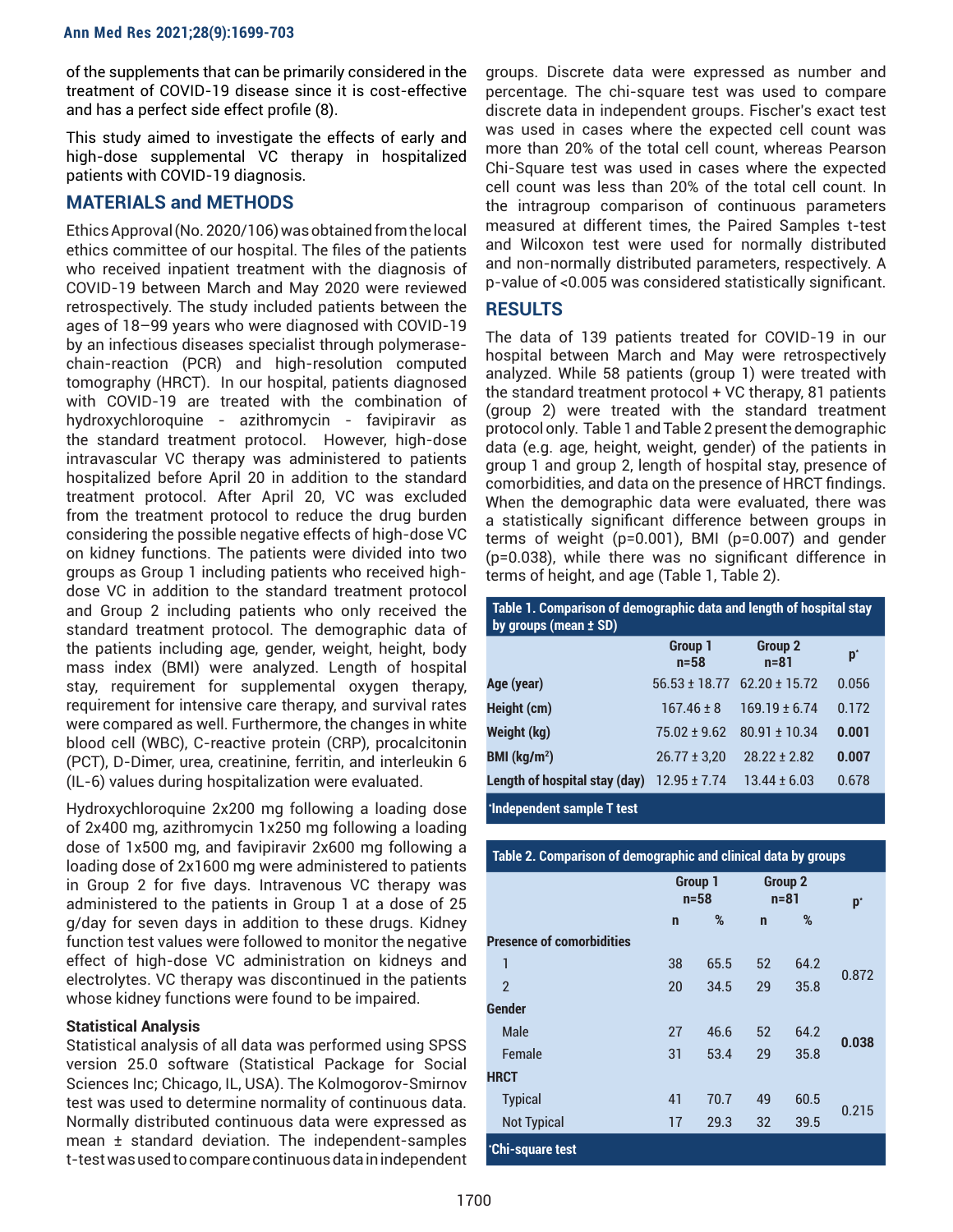#### **Ann Med Res 2021;28(9):1699-703**

Twenty-six patients (44.8%) in Group 1 and 38 (46.9%) patients in Group 2 were observed to receive supplemental oxygen therapy and there was no statistically significant difference between the groups in this regard (p=0.808) (Table 3).

| Table 3. Comparison of clinical data by groups |                   |      |                     |      |                |
|------------------------------------------------|-------------------|------|---------------------|------|----------------|
|                                                | Group 1<br>$n=58$ |      | Group 2<br>$n = 81$ |      | $\mathbf{p}^*$ |
|                                                | $\mathbf n$       | %    | $\mathbf n$         | %    |                |
| <b>Supportive Oxygen Treatment</b>             |                   |      |                     |      |                |
| <b>Yes</b>                                     | 26                | 44.8 | 38                  | 46.9 | 0.808          |
| <b>No</b>                                      | 32                | 55.2 | 43                  | 53.1 |                |
| <b>Intensive Care</b>                          |                   |      |                     |      |                |
| <b>Yes</b>                                     | 18                | 31   | 28                  | 34.6 | 0.662          |
| <b>No</b>                                      | 40                | 69   | 53                  | 65.4 |                |
| <b>Exitus</b>                                  | 6                 | 10.3 | 15                  | 18.5 |                |
| <b>Discharge with Cure</b>                     | 52                | 89.7 | 66                  | 81.5 | 0.185          |
| <b>Impaired Kidney Function Test</b>           |                   |      |                     |      |                |
| <b>Yes</b>                                     | 6                 | 10.3 | 23                  | 28.4 |                |
| <b>No</b>                                      | 52                | 89.7 | 58                  | 71.6 | 0.010          |
| *Chi-square test                               |                   |      |                     |      |                |

It was observed that 18 patients (31%) in Group 1 and 28 patients (34.6%) in Group 2 required intensive care and there was no statistically significant difference between groups in this regard (p=0.662) (Table 3).

Six (10.3%) patients in Group 1 and 15 (18.5%) patients in Group 2 died and there was no statistically significant difference between the groups in terms of mortality rates (p=0.185) (Table 3).

Impaired kidney function test values were observed in six patients (10.3%) in Group 1 and 23 patients (28.4%) in Group 2. There was a statistically significant difference between the groups in terms of changes in kidney function values (p=0.010) (Table 3).

| Table 4. Changes in CRP, PCT, D-Dimer, urea, creatinine, ferritin, IL-6,<br>and WBC values of Group 1 patients |            |           |  |  |
|----------------------------------------------------------------------------------------------------------------|------------|-----------|--|--|
|                                                                                                                | Z          | p*        |  |  |
| CRP (mg/L)                                                                                                     | $-2.545b$  | 0.011     |  |  |
| PCT (ng/mL)                                                                                                    | $-0.889c$  | 0.374     |  |  |
| D-Dimer (ng/mL)                                                                                                | $-0.346c$  | 0.729     |  |  |
| Urea (mg/dL)                                                                                                   | $-0.260b$  | 0.795     |  |  |
| Creatinine (mg/dL)                                                                                             | $-2.852b$  | 0.004     |  |  |
| Ferritin (ng/mL)                                                                                               | $-1.449c$  | 0.147     |  |  |
| $IL-6$ (pg/mL)                                                                                                 | $-0.356$ ° | 0.722     |  |  |
| WBC (mm3)                                                                                                      |            | $0.724**$ |  |  |
| <b>WBC: White blood cell, CRP. C-reactive protein, PCT: Procalcitonin</b>                                      |            |           |  |  |

**\* Wilcoxon test ; \*\* Paired samples t test**  The changes in the WBC, CRP, PCT, D-Dimer, urea, creatinine, ferritin, and IL-6 values, were evaluated within each group. The change in the CRP (p=0.011) and creatinine (p=0.004) values in Group 1 was statistically significant, whereas there was no significant change in the WBC, PCT, D-Dimer, urea, ferritin, and IL-6 values (Table 4). Group 2 had no statistically significant change in any of WBC, CRP, PCT, D-Dimer, urea, creatinine, ferritin, and IL-6 values (Table 5).

| Table 5. Changes in WBC, CRP, PCT, D-Dimer, urea, creatinine, ferritin, |           |       |  |  |
|-------------------------------------------------------------------------|-----------|-------|--|--|
| and IL-6 of Group 2 patients                                            |           |       |  |  |
|                                                                         | Z         | p*    |  |  |
| $WBC$ (mm <sup>3</sup> )                                                | $-0.343b$ | 0.732 |  |  |
| CRP (mg/L)                                                              | $-0.989b$ | 0.323 |  |  |
| PCT (ng/mL)                                                             | $-0.384c$ | 0.701 |  |  |
| D-Dimer (ng/mL)                                                         | $-0.558b$ | 0.577 |  |  |
| Urea (mg/dl)                                                            | $-1.719b$ | 0.086 |  |  |
| <b>Creatinine (mg/dL)</b>                                               | $-1.028c$ | 0.304 |  |  |
| Ferritin (ng/mL)                                                        | $-1.028c$ | 0.304 |  |  |
| $IL-6$ (pg/mL)                                                          | $-1.678c$ | 0.093 |  |  |
| <b>WBC: White blood cell, CRP. C-reactive protein,</b>                  |           |       |  |  |

**PCT: Procalcitonin; \* Wilcoxon test** 

## **DISCUSSION**

The present study shows that high-dose VC therapy administered in addition to standard antiviral therapy does not have a significant effect on requirement for intensive care therapy and mortality rates in patients with COVID-19. However, kidney functions were observed to be better in patients with COVID-19 receiving VC compared to patients receiving standard therapy alone.

In the clinical picture of COVID-19 pneumonia and associated ARDS, increased oxidative stress due to the rapid release of free oxygen radicals and cytokines leads to intensive cellular infiltration, lung damage at the tissue level, and increased alveolocapillary membrane permeability (4). Vitamin C, also known as ascorbic acid, is one of the antioxidant agents that can be given exogenously to prevent damage caused by free oxygen radicals that form due to various reasons in the body (9,10). Hoang et al. defined a dose of ≥10 g / day and above for high-dose vitamin C therapy (11). Correspondingly, we applied high-dose VC to our first group of patients in accordance with these values and the protocol established by the Ministry of Health (12). In the relevant literature, there are studies showing that highdose VC administration reduces the development of organ dysfunction, severe sepsis, and septic shock in intensive care patients who develop ARDS (13-15). The patients included in the present study consisted of patients with early-stage COVID-19. Therefore, we evaluated that early high-dose VC administration had no effect on requirement for intensive care and survival.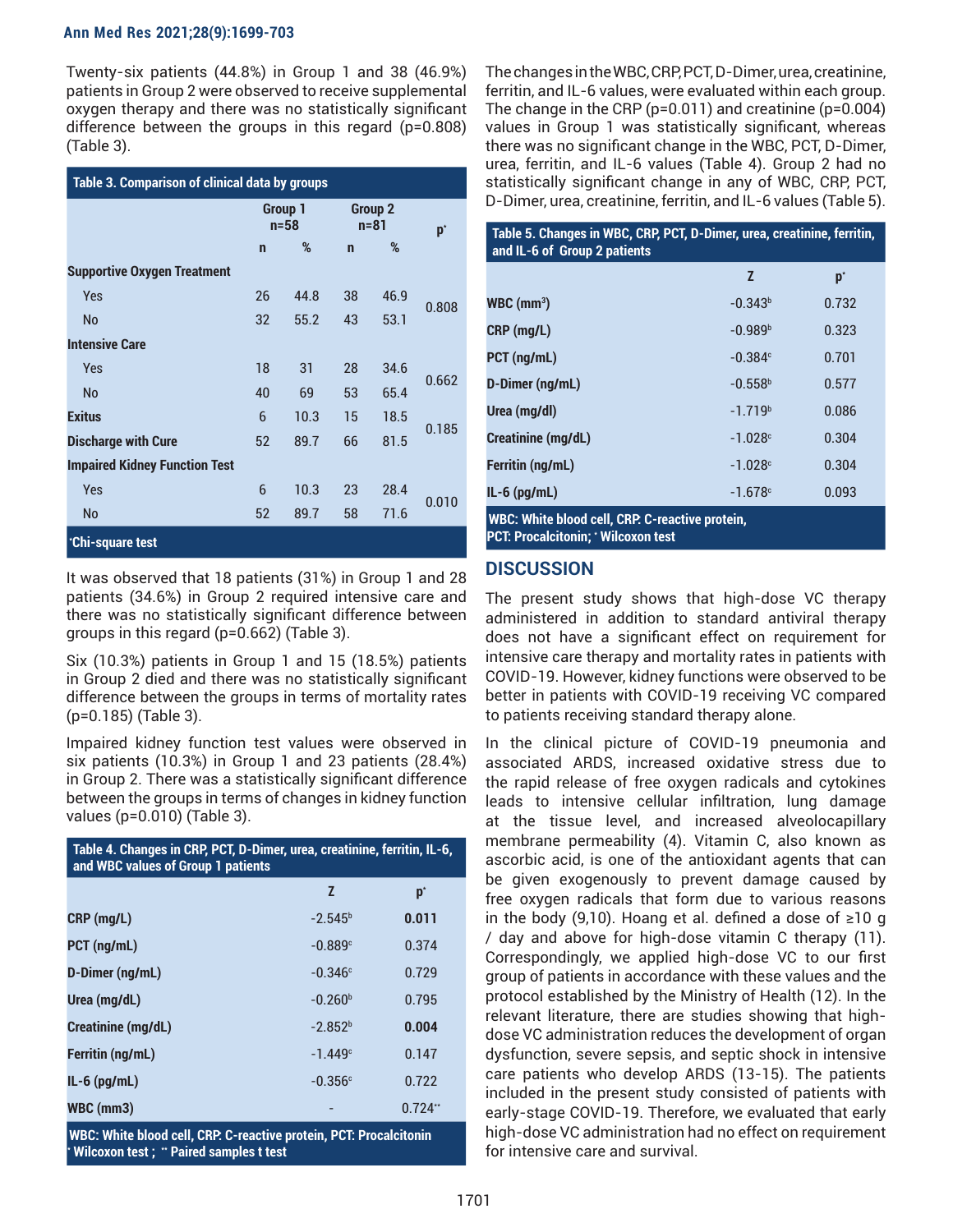#### **Ann Med Res 2021;28(9):1699-703**

Vitamin C, a water-soluble vitamin, should be taken continuously since it cannot be stored by the body, and when it is taken more than necessary, it is eliminated through the urinary system. If high amounts of VC are taken for a long period of time, it may increase the levels of oxalate in serum and urine and cause urinary system problems such as hyperoxaluria, calcium oxalate crystalluria, calcium oxalate accumulation, kidney stone formation, tubulointerstitial nephropathy, and acute kidney failure (16,17). Therefore, VC should be used with caution on individuals with impaired kidney functions and kidney stones. In the present study, VC was not administered to patients with urinary tract problems. Furthermore, VC therapy was discontinued in patients whose kidney functions were found to be impaired during the treatment process. In contrast to the literature, it was found at the end of the study that kidney function values of patients receiving VC were better preserved and no urinary complications developed in these patients. This may be attributed to the fact that the duration of VC therapy administered to the patients was not long and the kidney function values were well monitored.

Early diagnosis and treatment are of great importance for the course of COVID-19. COVID-19 diagnosis is made based on the detection of the genetic material of the virus, clinical symptoms, and radiological imaging (1). Follow-up of laboratory values is extremely important in terms of following up the course of the disease and arranging treatment. Although the frequency varies depending on the general condition of the patient, the tests recommended for COVID-19 disease are as follows: hemogram, total and subpopulation lymphocyte counts to follow the development of lymphopenia, D-dimer, kidney, and liver function tests for susceptibility to coagulation (creatinine kinase, lactate dehydrogenase, electrolytes), myocardial enzymes, CRP, PCT, ferritin, IL-4, and IL-6 (1). Lymphopenia, increased CRP, LDH, troponin-I, IL-6 levels and increased coagulation are indicators of poor prognosis in the course of the disease (18). In this study, laboratory tests of WBC, CRP, PCT, D-dimer, ferritin, IL-6, urea and creatinine were repeated every other day in both patients groups. However, only the laboratory values of the patients on the first and last day of their hospitalization were statistically evaluated. No statistically significant change was observed in the values except for CRP during clinical follow-up of patients received and not received VC. This change in the CRP value was not clinically significant.

## **LIMITATIONS**

There are some limitations to this study. The retrospective design of the study can be considered as the first limitation. Although CBC and routine biomarkers were monitored daily since the admission of patients to the hospital, proinflammatory markers such as IL-6, CRP, and D-Dimer were not monitored with a standard day protocol. Although there was a difference in mortality rates among patient groups, this difference was found statistically

insignificant; this may be due to insufficient sample size. Nevertheless, to our knowledge, this is one of the first studies to investigate the effects of high-dose CV therapy in Covid-19 patients who have potential to need intensive care therapy.

## **CONCLUSION**

In conclusion, the present study showed that early administration of high-dose VC to patients with COVID-19 had no effect on requirement for supplemental oxygen therapy, intensive care therapy, and mortality rates. However, it can be suggested that it has a reducing effect on impaired kidney functions that may occur due to the disease and drugs used. There is a need for comprehensive clinical trials to confirm our findings regarding the positive effects of early use of VC on kidneys among patients with COVID-19, and more data are needed to help VC to be included in the guidelines for the treatment of COVID-19 in the future.

*Competing Interests: The authors declare that they have no competing interest.*

Financial Disclosure: There are no financial supports.

Ethical Approval: Our study has ethics committee permission and Ethics Approval (No. 2020/106) was obtained from the local ethics committee of our hospital.

## **REFERENCES**

- 1. Zhou F, Yu T, Du R, et al. Clinical course and risk factors for mortality of adult inpatients with COVID-19 in Wuhan, China: a retrospective cohort study. Lancet 2020;395:1054-62.
- 2. Surviving Sepsis campaign. Covid19-Ssc 2020. 2020;2019.
- 3. Wang D, Hu B, Hu C, et al. Clinical Characteristics of 138 Hospitalized Patients with 2019 Novel Coronavirus-Infected Pneumonia in Wuhan, China. JAMA - J Am Med Assoc 2020;323:1061-9.
- 4. Carr AC. A new clinical trial to test high-dose vitamin C in patients with COVID-19. Crit Care 2020;24:1-2.
- 5. Fowler III AA, Kim C, Lepler L, et al. Intravenous vitamin C as adjunctive therapy for enterovirus/rhinovirus induced acute respiratory distress syndrome. World J Crit Care Med 2017;6:85.
- 6. Carr AC, Rosengrave PC, Bayer S, et al. Hypovitaminosis C and vitamin C deficiency in critically ill patients despite recommended enteral and parenteral intakes. Crit Care 2017;21:1-10.
- 7. Bolignano D, Cernaro V, Gembillo G, et al. Antioxidant agents for delaying diabetic kidney disease progression : A systematic review and meta-analysis 2017;1-16.
- 8. Manuel R, Colunga L, Berrill M, et al. Quercetin and Vitamin C : An Experimental , Synergistic Therapy for the Prevention and Treatment of SARS-CoV-2 Related Disease ( COVID-19 ) 2020;11:1-11.
- 9. Nabzdyk CS, Bittner EA. Vitamin C in the critically ill indications and controversies. World J Crit Care Med 2018;7:52-61.